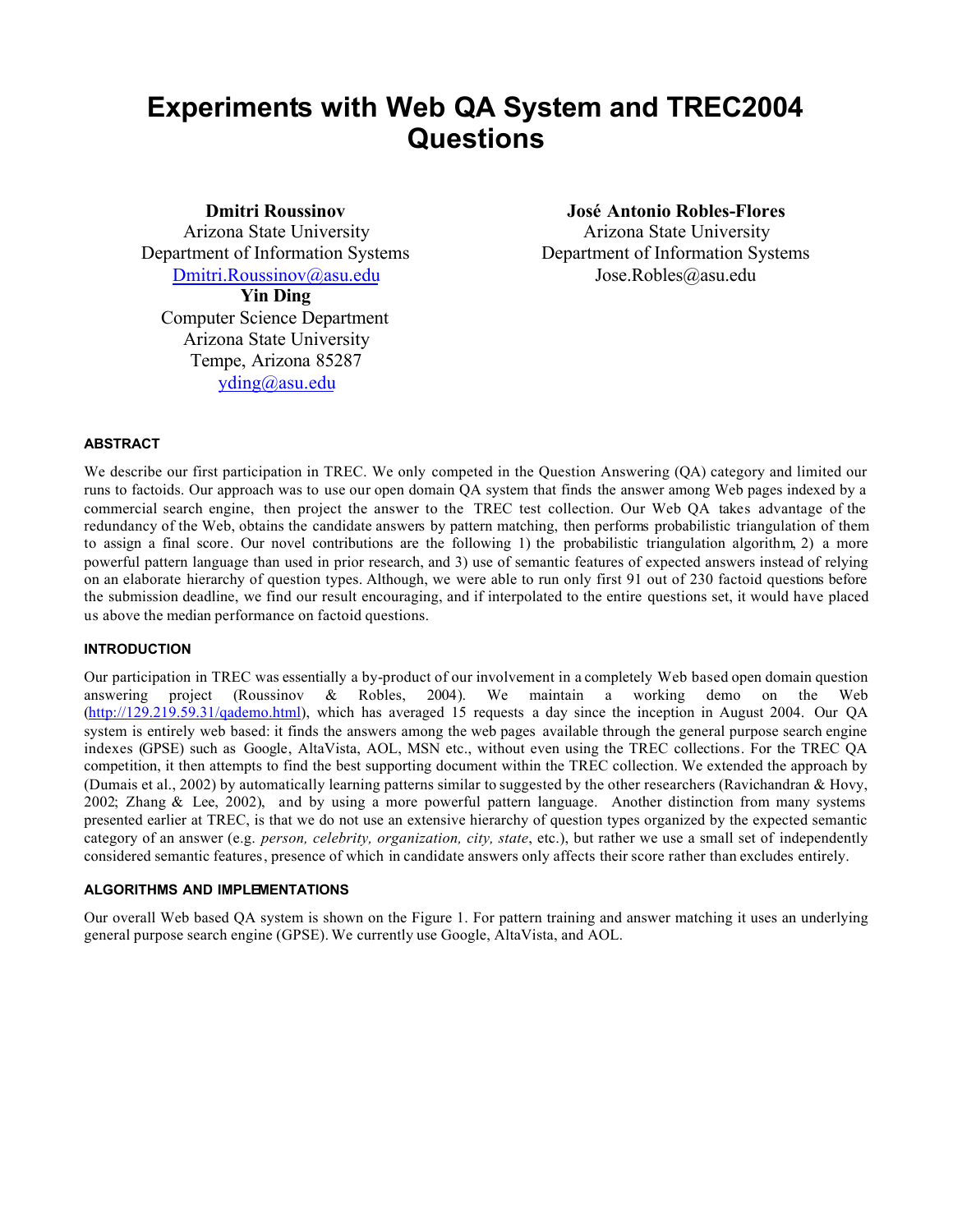

**Figure 1. The general Web QA approach**

# **Processing TREC 2004 Format**

TREC 2004 test questions format was drastically different from the previous competitions and resembled a sequence of questions about an explicitly stated "target", rather than independently formulated questions from earlier competitions. Since we developed and tested our system using the data and input formats from the TREC conferences prior to 2004, we run into certain challenges while interpreting TREC 2004 input and lost 14% of the score simply due to that. Our question reading algorithm (tested on the only two examples provided by NIST before the competition) simply replaced all the pronouns with the targets, if the targets or their stem were not already explicitly mentioned in the question. However, this simple approach resulted in the number of mistakes listed in Table 1. We believe all those mistakes could be avoided by simple heuristics if more examples were given in advance. We hope that the format will not be changed for the next year or number of examples comparable to the number of test questions will be provided by NIST.

| Mistake type                                                  | Examples                                                                                                          | Number of occurrences (out of 91)<br>questions processed) |
|---------------------------------------------------------------|-------------------------------------------------------------------------------------------------------------------|-----------------------------------------------------------|
| Target referred via "the" determiner                          | What does <i>the name</i> mean or come<br>from? Who is the sponsor of the court?<br>Where is the company located? | 9                                                         |
| Using both singular and plural<br>forms for the target        | Crips and Crip Gang                                                                                               |                                                           |
| A word from another question<br>referred via "the" determiner | Who plays the role? What year was the<br><i>movie</i> released?                                                   | 2                                                         |
| "Implied-only" target                                         | How many are there now?                                                                                           |                                                           |

**Table 1. Mistakes in interpreting TREC 2004 format.**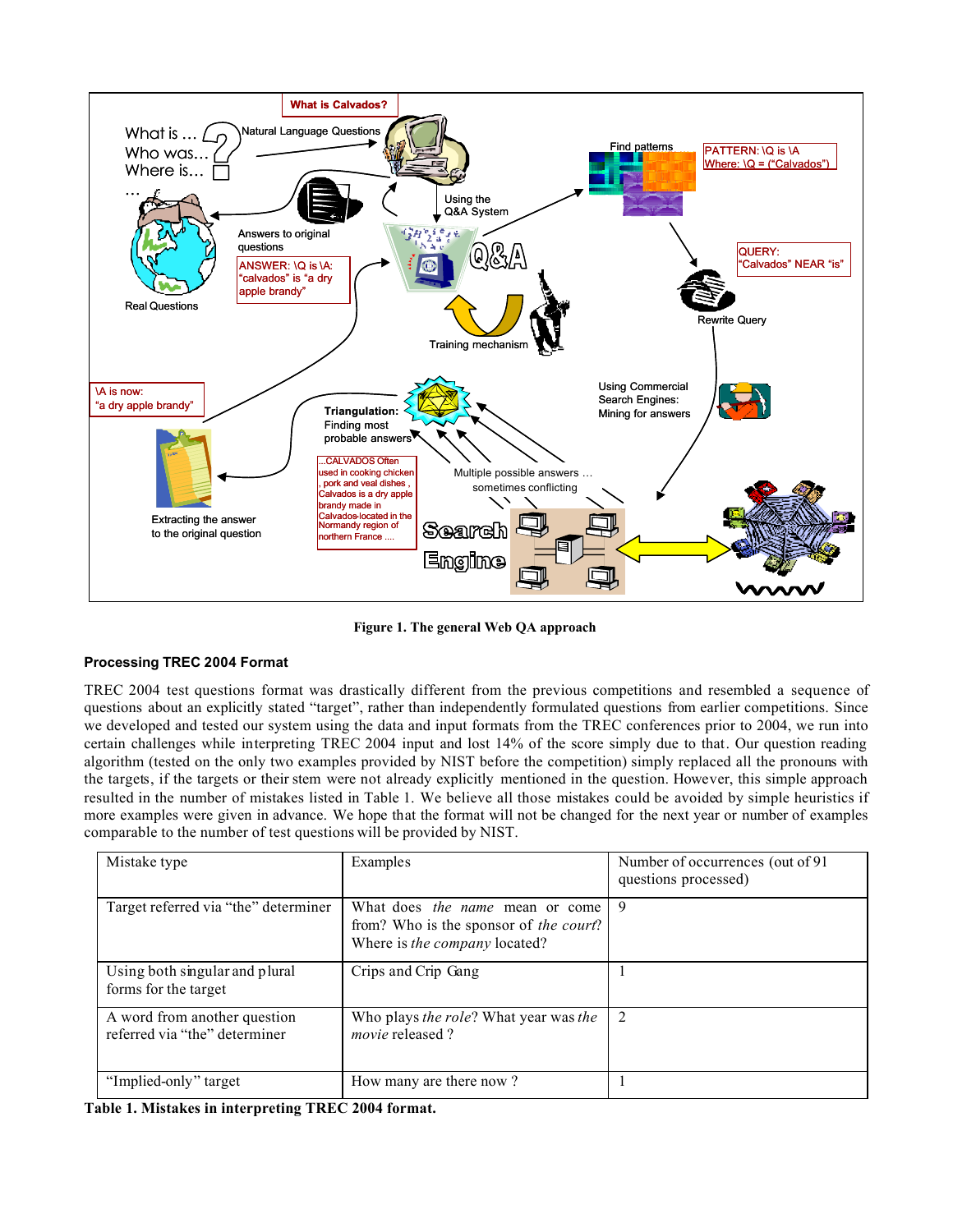# **Pattern Language**

Our pattern language allows any words and punctuation marks from the targeted language (English) plus the following special symbols:

*\Q* – the "question phrase" (e.g. for the question "Who is the CEO of IBM?" the \Q is "CEO of IBM"). For more complex types we use multiple question parts: *\Q1, \Q2,* etc.

\* -- a wildcard that matches any words, but not the punctuation marks;

 $\mathbf{p}$  -- any punctuation mark

 $\A -$  same matching as wildcard, but the matching text becomes a candidate answer;

\V – matches the verb from the question only (e.g. for the question "When was radio *invented*?" \V = *invented)*

Table 2 shows some examples of patterns. We believe our pattern language has more expressive power than rewrites introduced in (Dumais et al., 2002). Having wildcards also allows matching sentences that otherwise would be missed due to the presence of redundant words. E.g. "*Samuel Palmisano recently became the CEO of IBM."* matches the pattern *\A \* became \Q*. This distinguishes our pattern language from those introduced earlier (Ravichandran & Hovy, 2002; Zhang & Lee, 2002).

| Question                                                               | Sentence                                                                                                   | Pattern                                                   | Candidate Answer                |  |
|------------------------------------------------------------------------|------------------------------------------------------------------------------------------------------------|-----------------------------------------------------------|---------------------------------|--|
| What is the California's<br>state bird?                                | California's state bird is<br>the valley quail.                                                            | \s Q is \A \p                                             | the valley quail                |  |
| What is the capital<br>of<br>Taiwan?                                   | Taipei, the capital of<br>Taiwan, is an exciting city.                                                     | $\Bbbk A \not\triangleright Q \not\triangleright^* \iota$ | Taipei                          |  |
| That is the abbreviation for<br>original<br>equipment<br>manufacturer? | "OEM" is the abbreviation<br>original<br>equipment<br>for<br>manufacturer.                                 | $\s \ A$ is Q \p                                          | "OEM"                           |  |
| What is anise?                                                         | Aniseed, also known as<br>anise, contains several<br>estrogenic compounds.                                 | $\s \ A \ \phi$ also known as Q \p<br>$* \n\downarrow p$  | Aniseed                         |  |
| What is anorexia nervosa?                                              | disorders<br>Eating<br>refers<br>commonly<br>to<br>anorexia nervosa, bulimia<br>and binge-eating disorder. | \s \A refers to Q, $*$ \p                                 | disorders<br>Eating<br>commonly |  |

**Table 2. Examples of patterns and the matching sentences for "what is" questions.**

# **Pattern Training**

The purpose of training is to assign to each pattern the probability that the matching text contains a correct answer. We used the questions and correct answers from the prior TREC competitions to train our patterns. For 2004 participation, we only trained the following types: *what is/was/are, who is/was, when was, where is*, *verb*-*type* (e.g. Who *invented* radio? Who *manufactures* rod hockey games?), *when was born, where was born, when died,* and *when-was-verb type* (e.g. When was the radio invented?). These were the most representative questions from past TRECs. The other types would require more examples to train than is currently available.

During training, for each pair (*Question, Answer)*, the system requests the web pages from the General Purpose Search Engine (GPSE) that have both the question phrase  $\Diamond Q$  and the answer  $\Diamond A$ , preferably in proximity. We used Google for training and TREC 2004 tests. In the past, we used Alta Vista proximity operator *NEAR* to narrow down the set of pages, which was more efficient. Each sentence containing both the  $\Diamond$  and  $\Diamond$  is converted into a candidate pattern by replacing the question phrase with *\Q* and the answer with *\A*. Once 200 candidate patterns are identified, each pattern is "generalized" to produce more patterns by the following :

- 1) replacing words (except  $\mathcal{A}, \mathcal{Q}, \mathcal{V}$ ) with wildcards,
- 2) replacing punctuation with  $\vert p$ ,
- 3) forming substrings containing the mentioned  $\overline{Q}$ ,  $\overline{V}$  and  $\overline{A}$ .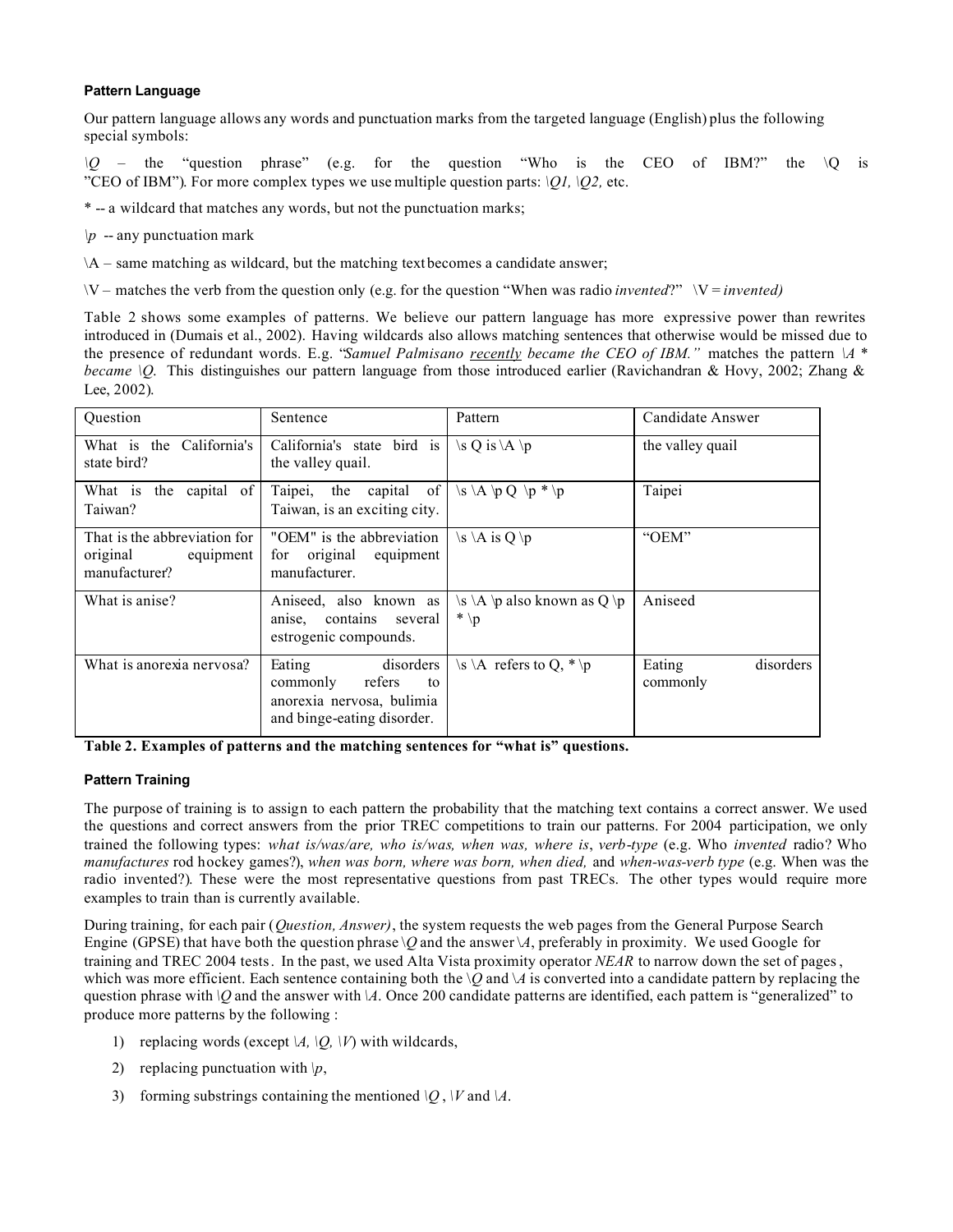Top 500 most frequent patterns after generalization are trained for the probability that the matching text includes a correct answer by modulating the pattern (as detailed below) and looking for the matches in the retrieved documents. After 40 matches from different pages have been identified, the probability is computed by the formula:

 $prob(P) = # matches containing correct answers / # total matches.$  (1)

#### **Question Answering Steps**

Answering the question *"Who is the CEO of IBM?"* demonstrates the steps of our algorithm.

**Type Identification.** The question itself matches the pattern *who is*  $\setminus Q$ ?, where  $\setminus Q =$  "the CEO of IBM" is the question part. Thus, the patterns corresponding to *WhatIs* type are activated for matching.

**Query modulation** converts each answer pattern (e.g. " $\lambda$  became  $\langle Q \rangle p$ ") into a query for a general-purpose search engine (GPSE), e.g. *"became the CEO of IBM"*. The answer pattern  $\eta$  is  $\Lambda$ " would be converted into *"the CEO of IBM is"* etc.

**Answer Matching.** The sentence *"Samuel Palmisano recently became the CEO of IBM."* would result in a match and produce a candidate answer "*Samuel Palmisano recently*". Each candidate answer is assigned an initial score equal to the accuracy score of the matching pattern trained earlier by the formula (1).

**Answer Detailing** produces more candidate answers by forming sub-phrases from the initial candidate answers. Our sub phrases do not exceed 3 words (not counting the words from 251-word "stop word" list) and do not cross punctuation marks. In our example above, the detailed candidate answers would be *Samuel*, *Palmisano*, *recently, Samuel Palmisano, Palmisano recently*.

**The Triangulation** process establishes that *Samuel Palmisano* is the most likely answer as explained in the next section.

The algorithm stops querying GPSE when a specified number of web pages has been scanned (3000 for TREC 2004) or a specified number of candidate answers found (500 for TREC 2004). If there are fewer candidate answers found, the algorithm resorts to a "fall back" approach: it sends the question to GPSE and creates candidate answers from each sentence of the top returned 200 snippets.

#### **Triangulation**

Triangulation, a term widely used in intelligence and journalism, stands for confirming or disconfirming facts using multiple sources (www.undp.org/eo/ADR/glossary.htm). Our triangulation algorithm can be demonstrated by the following intuitive example. Imagine that we have two candidate answers for the question *"What was the purpose of Manhattan Project?"* 1) *"To develop a nuclear bomb"* and 2) *"To create a nuclear weapon."* Those two answers reinforce (triangulate) each other since they are semantically similar. The advantage of triangulation over simple frequency counting (Dumais et al., 2002) is stronger for less "factual" questions, those that may allow variation in the correct answers. This includes such frequent types as definitions and "how to" questions.

The resulting score for each candidate answer  $s^t(a)$  after triangulation is computed by the formula:

$$
s'(a) = \sum_{a \in O} s(a_i) \cdot \sin(a, a_i)
$$
, where O is the set of all original (before detailing) answers,  $s(a)$  is the original score of

candidate answer *a*, and *sim(a1, a2)* is the similarity metric between answers *a1* and *a2*. Although we had tested a more finegrained similarity metrics earlier, for the TREC competition we only used "simplified" tringulation, in which  $\sin(a1, a2) = 1$ or *0* depending on wether stemmed string *a2* contains the stemmed string *a1* or not accordingly. This is still different from frequency count (Dumais et al., 2002) because the original probablistic score of the candidate answer is taken into consideration.

# **Scalability and Responsiveness**

Since TREC objective was to only test the accuracy, we were not that much concerned with the processing speed. Our Web demo finds an answer within a minute in average. The bottleneck is fetching the contents of the web pages, which can be parallelized on multiple workstations as, for example, has been successfully demonstrated in by Surdeanu et al. (2002). Another possible solution would be to have direct access to the GPSE index and cache, which may be, for example possible when the QA system is an integral part of it.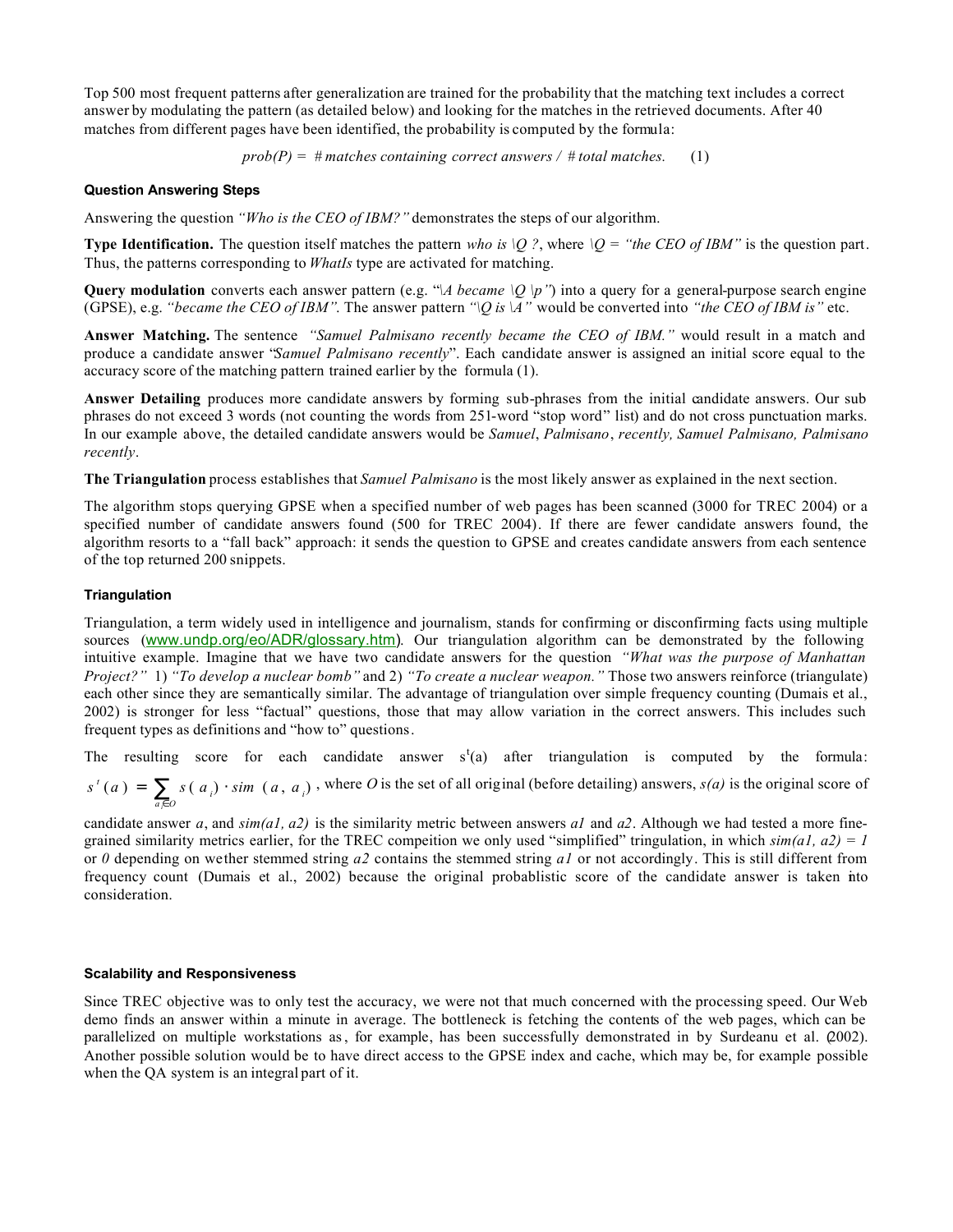# **Semantic Filtering**

Contrary to many other groups involved in TREC QA, we do not use an extensive hierarchy of question types organized by the expected semantic category of an answer (e.g. person, celebrity, organization, city, state, etc.), but rather we use a small set of independently considered semantic features of candidate answers which only affect the score of a candidate answer rather than excluding it entirely. Specifically, we used the following boolean (yes/no) semantic features: *is number, is date, is year, is location, is person name* and *is proper name.* Depending on the question type we apply several heuristic rules to adjust the score of a candidate answer, for example:

```
If question starts with "who" then
       PersonNameExpected = true;
…
If PersonNameExpected then
       If not UpperCase(answer) then
```
Score = Score  $* 0.1;$ 

The features are checked by regular expressions or dictionary look-ups. We only use the lists of countries, and states to boost the matching answers for "where" questions. We had approximately a dozen of such heuristic rules. Although we set the adjustment weights manually for TREC 2004, we believe it is possible to automatically train them in future similar to training our patterns.

# **Answer Projection**

We did not have sufficient time to experiment with our answer projection algorithm, which we believe can be significantly improved in future. For each question and its answer, our heuristic algorithm tries to locate the most lexically similar window of text centered on the answer within the TREC collection . It works the following way. First, it retrieves the documents that both

1. Contain the answer.

2. Contain the target (or only the longest substring of the target if that substring is present in the question instead of the target, e.g. "Nirvana" instead of "group Nirvana").

If there are no documents retrieved, the algorithm moves to the next candidate answer. Once 20 answers have been unsuccessfully tried, NULL is returned as the answer. Otherwise, each retrieved document is scanned to produce the projection score by looking at 400-byte window around each occurrence of the answer. Every overlap between a word-stem from a question (excluding stopwords) and the word–stem within the window increases the projection score by the following amount:

```
delta = log(N/df(t)) * (200 - distance(t)) / 200, where
```
*N* is the number of documents on the web (estimated as 3,000,000,000 at the time of tests);

*df(t)* is the number of documents on the web containing the word *t* (so called *document frequency*), obtained by querying AltaVista search engine;

*distance(t)* is the byte distance between the occurrence of the word *t* and the occurrence of the answer.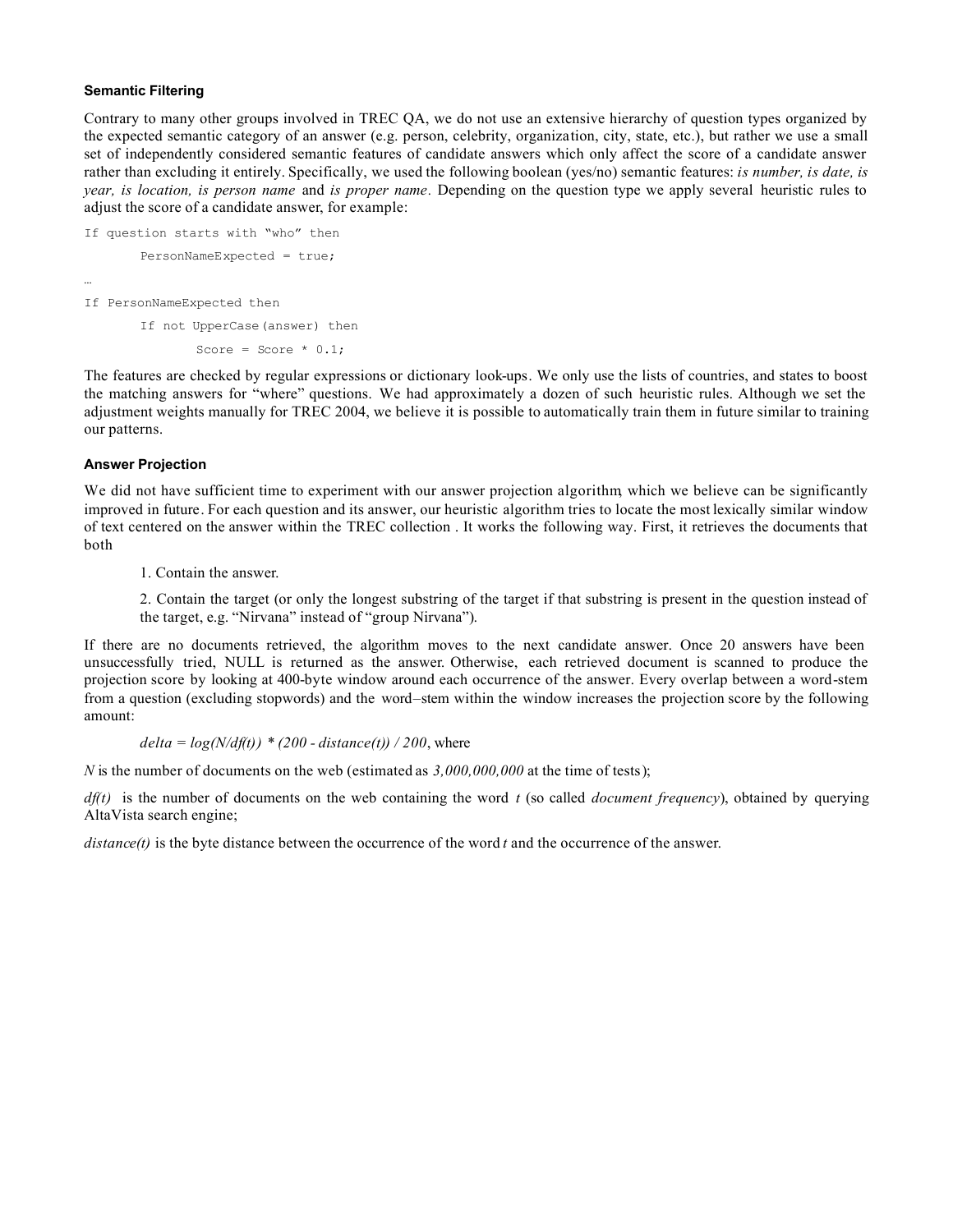#### **RESULTS AND CONCLUSIONS**

Our official result on the factoid questions was 0.148. We did not attempt "list" and "other" questions. Since our projection algorithm was not optimized and slow as a result, we unexpectedly run out of time and processed only first 92 questions. The system updated the output file in the required TREC format after each question was processed. We stopped the system shortly before the due time and submitted our single run (ASUQA). Table 3 shows the breakdown of our errors. The most significant is getting a wrong answer from the web. The second big loss is misunderstanding format of this year TREC question as discussed above. Projecting to TREC is the third significant error component.

|                                   | #of       |   |      |
|-----------------------------------|-----------|---|------|
| Error Type                        | questions | % |      |
| Wrong answer from Web QA          | 53        |   | 0.58 |
| TREC format misunderstood         | 13        |   | 0.14 |
| Unsupported (projection error)    | 5         |   | 0.05 |
| Inexact                           | 2         |   | 0.02 |
| Correct (including NULL)          | 19        |   | 0.21 |
| Total                             | 92        |   | 100  |
| Table 3. Breakdown of the errors. |           |   |      |

We estimated the average performance of all the runs submitted to TREC on the first 92 questions was only 5% better than on the rest of the question, thus the first 92 questions did not happen to be significantly more or less difficult. This allowed us to estimate our "would be" performance on all the questions by a simple linear interpolation of the number of correct answers, which we obtained to be *.21.* We find this encouraging since it would have placed us above the median.

We plan to participate in future and improve our system by possibly:

- 1) Making our pattern language more flexible, possibly including dependency relations produced by a parser, e.g. Minipar.
- 2) Find or create more training examples.
- 3) Convert semantic filtering heuristics into trainable rules.
- 4) Use combined Web and TREC collections as answer sources.
- 5) Add heuristics to perform anaphoric resolution within the questions.
- 6) Extend our triangulation mechanisms to numbers.

We always welcome suggestions from other groups and possible collabotation!

#### **REFERENCES**

- 1. Agichtein, E., Lawrence, S., Gravano, L. (2001) Learning Search Engine Specific Query Transformations for Question Answering. *Proceedings of the Tenth World Wide Web Conference,* Gaithesburg, MD.
- 2. Dumais, S., Banko, M., Brill, E., Lin, J., and Ng, A. Web Question Answering: Is More Always Better? (2002) *Proceedings of the 25th Annual International ACM SIGIR Conference on Research and Development in Information Retrieval*, Tampere, Finland.
- 3. Radev, D., Fan, W., Qi, H., Wu, H., Grewal, A. (2002) Probabilistic Question Answering on the Web. *Proceedings of the 11th World Wide Web Conference*, Honolulu, HI.
- 4. Radev, D., Qi, H., Zheng, Z., Blair-Goldstein, S., Zhang, Z., Fan, W., and Prager, J. (2001) Mining the Web for Answers to Natural Language Questions. In the *Proceedings of the ACM CIKM 2001: Tenth International Conference on Information and Knowledge Management*, Atlanta, GA.
- 5. Surdeanu, M., Moldovan, D. and Harabagiu, S. (2002) Performance Analysis of a Distributed Question Answering System', *IEEE Transactions on Parallel and Distributed Systems,*13, 6, 579-596.
- 6. Ravichandran, D. and Hovy, E. (2002). Learning surface text patterns for a question answering system. In Proceedings of the 40th Annual Meeting of the ACL, pages 41-47.